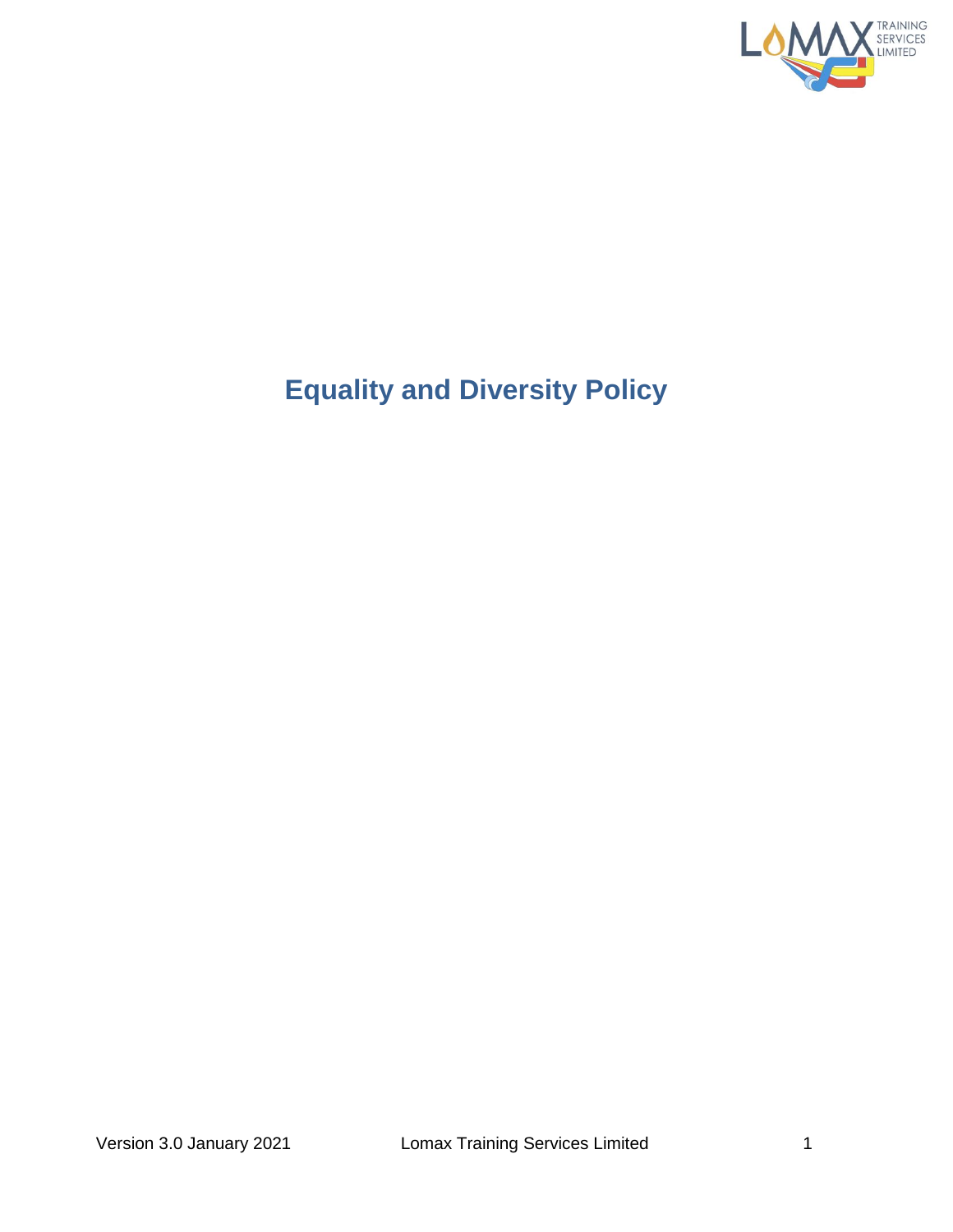

Lomax Training Services Limited wishes to secure genuine equality of opportunity whether required by legislation or not, in all aspects of its activities as an employer and training provider.

To this end, Lomax Training Services Limited will take every reasonable and practicable steps to ensure that there be no discrimination against any individual or individuals, including staff, directors, beneficiaries, learners, and customers on account of their disability, age, sexual orientation, race, religion or belief, gender reassignment, gender, marital status and civil partnership, pregnancy and maternity or any other criteria.

#### **Aim**

The overall aim of this policy is to ensure that Lomax Training Services Limited is a place where learning and working exists in an environment that promotes equality of opportunity, celebrates diversity and allows everyone to achieve to their potential.

All employees and learners are entitled to expect equality of opportunity in all aspects of their employment including its terms and conditions.

Every potential employee and learner is entitled to expect the recruitment process to be free of all unreasonable barriers

This policy will be communicated through different means to all staff, learners and customers.

## **Principles**

- All individuals and groups are entitled to be treated with respect and regarded as of equal status and value, whatever their protected characteristic is. Protected characteristics are; disability, age, sexual orientation, race, religion or belief, gender reassignment, gender, marital status and civil partnership, pregnancy and maternity. (See Appendix 1)
- Education has a major role to play in promoting equality of opportunity and combating discrimination. Individuals and groups are entitled to work and learn in an environment that is free from harassment and discrimination and are entitled to protection from harassment and discrimination if they occur
- Good equality and diversity practice has a number of benefits including an increased diversity of people wishing to work and study with our company, improved levels of recruitment and retention, increased staff and learner satisfaction and reduced grievances and complaints.
- Lomax Training Services Limited will take whatever steps are necessary including, if appropriate, use of the disciplinary mechanisms, to enforce the Policy. In addition, any employee, director, learner who considers that he or she is suffering from unequal treatment on any grounds may implement the grievance procedure.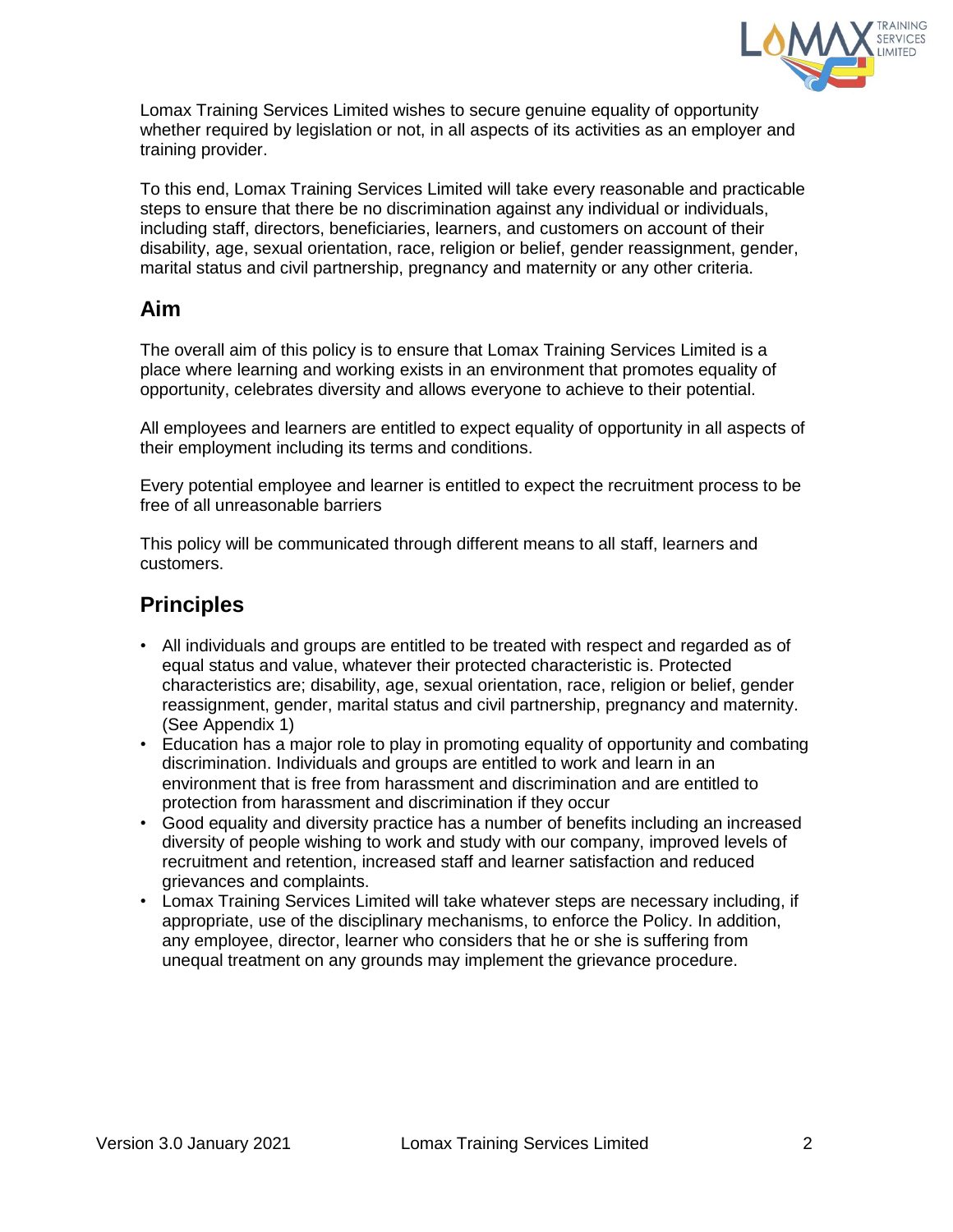

# **Rights**

All learners and staff have the right to work, study and progress in an environment where they:

- Are fully respected
- Feel welcomed
- Are treated fairly
- Have equality of opportunity for learning and training
- Have full access, wherever possible, to the range of facilities and services
- Feel confident that action will be taken to address any reported harassment or discrimination.

#### **Responsibilities**

Employees and learners have a number of responsibilities; many of which are directly related to their jobs or roles, but the following are general instructions that apply to all employees and learners:

- I. All learners and employees shall comply with measures that are introduced to ensure equality of opportunity and non-discrimination.
- II. Those individuals responsible for other employees and/or learners are not to discriminate when applying processes relating to training, advancement, performance management, transfer, redeployment, discipline, retirement, dismissal or redundancy, benefits, facilities and services.
- III. No employee or learner shall induce or attempt to induce other employees, learners or management to discriminate.
- IV. No one shall victimise an individual on the grounds that they have made complaints or provided information about discrimination or harassment.
- V. No employee or learner shall harass abuse or intimidate another employee or learner on any grounds.

All staff and learners should:

- Promote awareness of equality and diversity in a positive way, through staff and learner induction procedures and within working practices activities
- Show sensitivity towards, and respect for, cultural diversity and encourage this approach amongst colleagues and learners
- Contribute to the development of positive attitudes and the celebration of diversity in all aspects of the business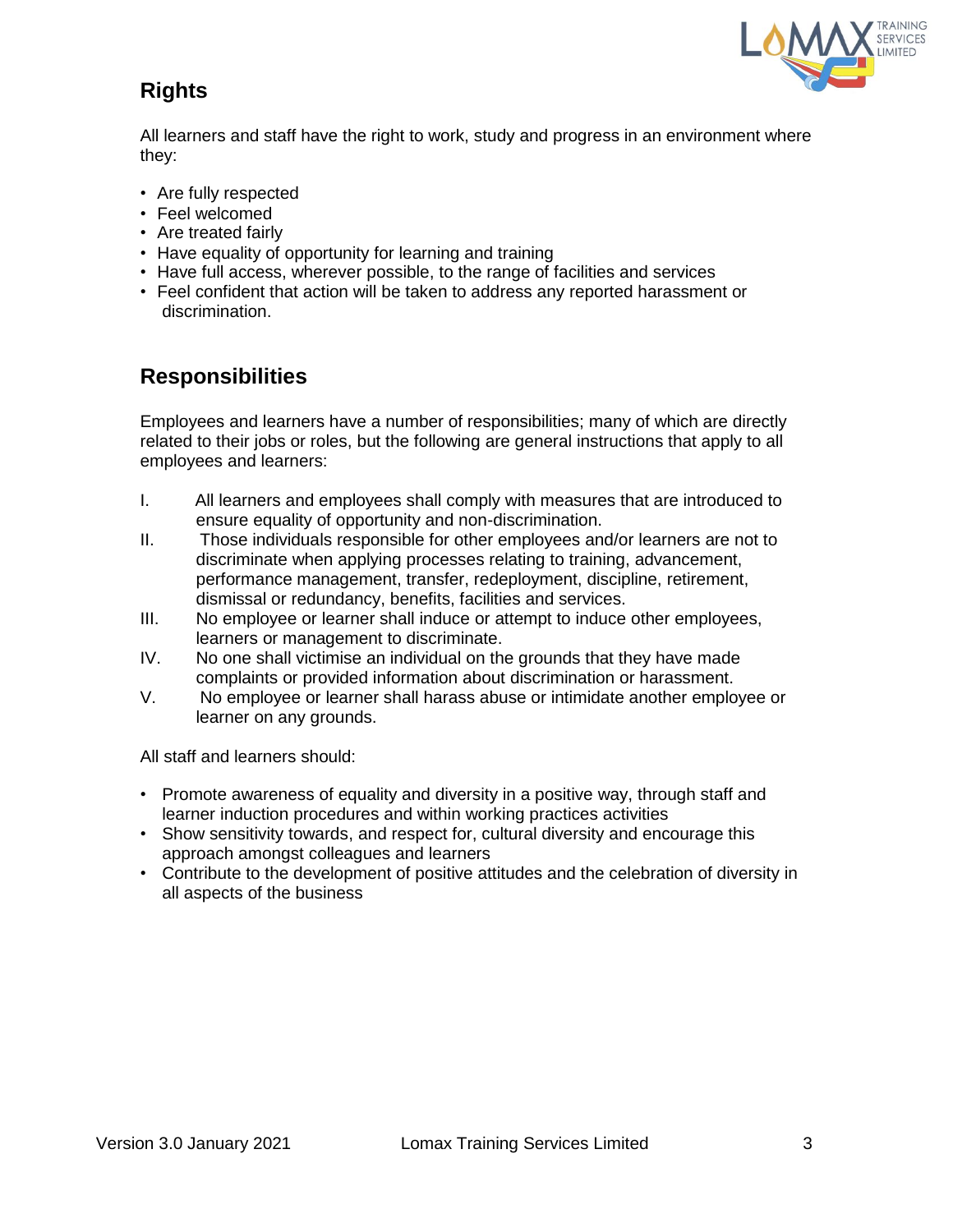# **Working Practices**



Publicising and Advertising Vacancies

- All vacancies shall first be advertised internally in the first instance; if no internal candidate is appointed then the post shall be advertised externally.
- All recruitment material and processes, including advertisements will be available, or be offered, in a variety of media that reflects the basic requirements of the post. Use shall be made of local media, job centres and careers offices.
- All advertisements will state that Lomax Training Services Limited is an equal opportunities employer/training provider and that it welcomes applications from all (e.g. disabled people, lone parents, people from minority ethnic groups and any underrepresented groups).
- Potential applicants shall be given clear and accurate information about posts through a job description and person specification that includes only requirements that are necessary and justifiable for the effective performance for the job.
- A copy of Lomax Training Services Limited Equality and Diversity Policy Statement will be enclosed with all job application forms.

#### **Recruitment**

Recruitment practice and procedures shall be as open and as barrier free as possible.

 Application forms and other supporting material shall be free of personal questions or requests for information from which inferences could be drawn as to the status of an individual that are irrelevant to the job description.

Selection criteria shall be kept under review to ensure that they are justifiable for the effective execution of the job. More than one person shall be involved in short-listing and selection for interview, and all involved shall have received training in equality and diversity.

- No applicant shall be disadvantaged by an interview's timing, location or facilities
- Reasons for selection or rejection of applicants shall be recorded
- If recruiting through recruitment agencies, Lomax Training Services Limited will only work with recruitment agencies that have signed up to the REC Diversity Pledge.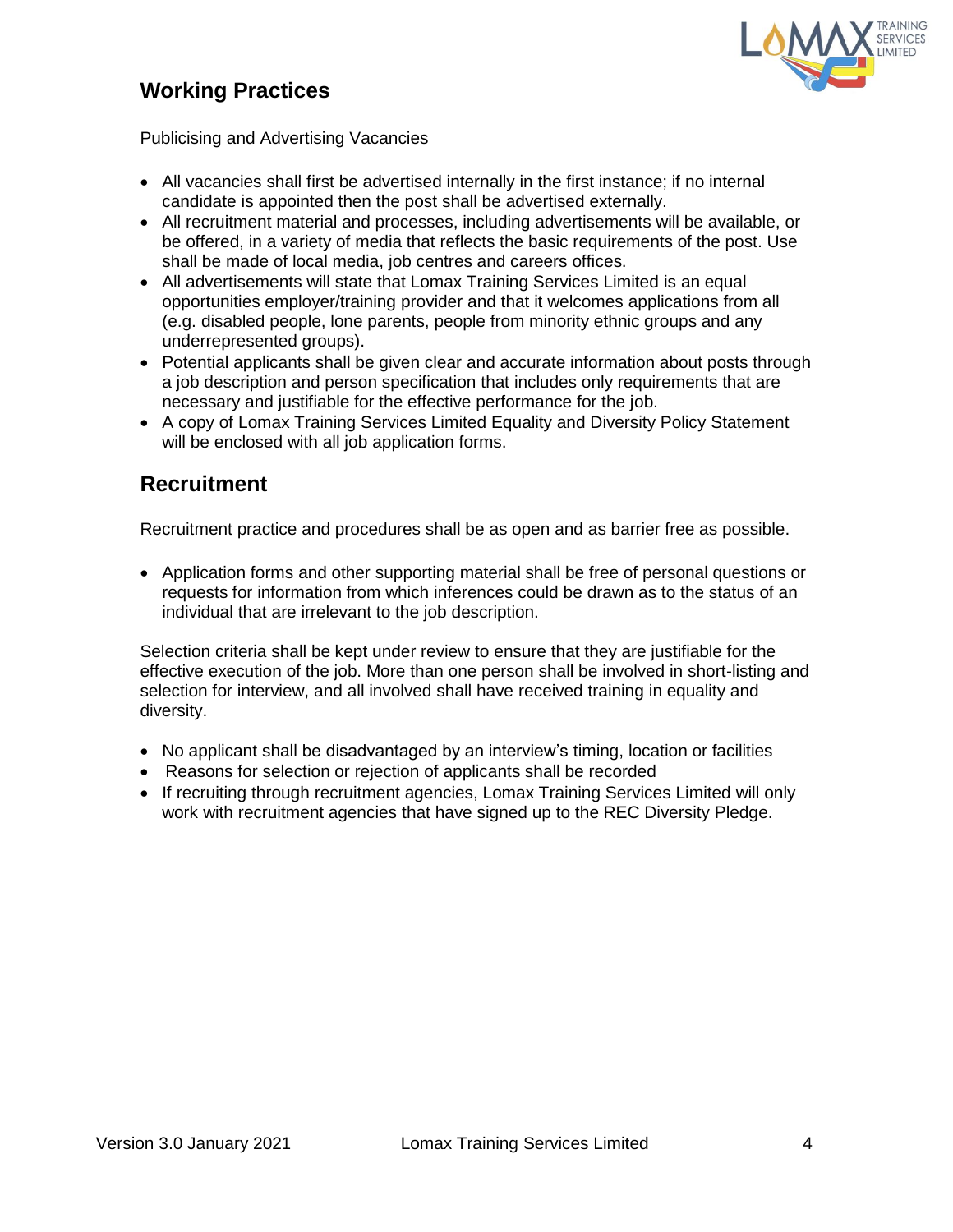# **Training**



Lomax Training Services Limited policy of equality extends to training:

- Each employee has the right to expect not to be unreasonably discriminated against, either directly or indirectly, in the opportunities to be trained, in how it is provided, where it is provided and through what medium
- All new employees shall receive induction training within one week of starting work to increase their awareness on equality and diversity and to give them a good understanding of the organisation and its policies and practices
- All staff be trained to understand their rights and responsibilities especially pertaining to equality and diversity
- Regular and appropriate training will be provided to all staff to enable them to perform their jobs effectively and to ensure that they have the best opportunities for advancement.
- All staff involved in selection or interviewing shall be trained to ensure that appointments are made on an objective basis.
- Personnel involved in management, selection and dealing with the public shall receive relevant training with regards to their equality & diversity rights and responsibilities and receive guidance in the law, best practice and organisational policy, their own personal responsibilities and corporate liability under the law and the nature and effect of both reasonable and unreasonable discrimination.

# **Marketing**

All publicity and marketing materials will project a positive image of disadvantaged and under-represented groups and will not discriminate against any group or individual.

- All of our course information and recruitment advertisements will actively promote Lomax Training Services limited to encourage applications from members of underrepresented groups.
- Lomax Training Services Limited publicity and marketing information will be circulated as widely as possible and all materials printed or otherwise, produced for publicity does not discriminate against groups or individuals.
- When distributing marketing materials, the choice of target groups should include all people in the community and not discriminate against individuals or groups of people. Lomax Training Services Limited promotes inclusion by careful selection, design and monitoring of materials.
- We will make sure all text and images follow this equality and diversity policy.
- All material published by Lomax Training Services Limited will seek to avoid the use of offensive and discriminatory language and images.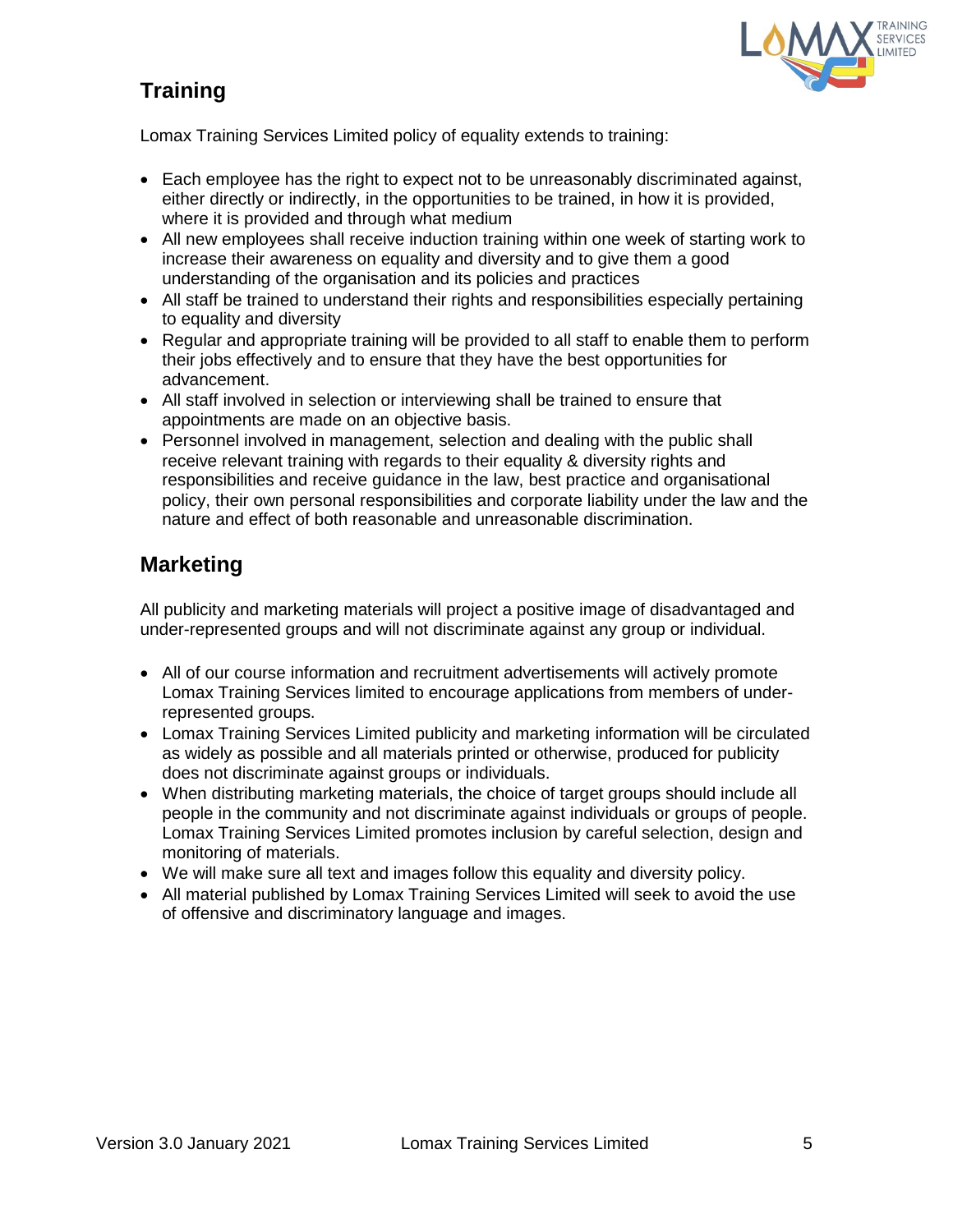

# **Policy Implementation**

The Managing Director has overall responsibility for the implementation of this policy. Each manager is accountable for delivering the equality commitments in their areas of responsibility and all employees are expected to abide by the policy. To implement this policy, we will:

- Include appropriate equality objectives and responsibilities in each job description
- Provide our employees with the necessary knowledge and skills to help ensure that the workplace is free from discrimination and harassment
- Train all those who are involved in recruitment and selection, whether for vacant posts, promotions or training opportunities
- Regularly review our employment policies and procedures to ensure they do not unlawfully or unfairly discriminate
- Gather equality information on our workforce and job applicants Make all necessary reasonable adjustments and consider options for flexible working
- Work to make our workforce more representative and where possible, undertake lawful positive action
- Make sure that there are sufficient resources in place to implement this policy effectively

# **Policy Monitoring**

- The Quality Manager is responsible for monitoring the effective implementation of the Equality & Diversity Policy with overall responsibility for its implementation and supervision remaining with the Senior Management Team.
- All aspects of personnel policies and procedures shall be kept under review and as part of this, and in order to identify the effectiveness of policy implementation
- Employees are entitled to access, check, correct and up-date their own record of these details. Otherwise access to this information shall be restricted and controlled by the Finance Manager.
- Monitoring of learner profile make up compared to the regional or sector make up will be carried out on an annual basis and reports will be discussed and analysed.
- Staff and learners will be monitored from application to exit and any disparities will be looked at and addressed if required.

# **Policy Review**

The Staff and Learner Equality and Diversity Policy will be reviewed annually by the Quality Meeting Group. An equality and diversity action plan has been implemented which runs alongside the Equality and Diversity policy and the Quality Meeting Group

# **Complaints**

All staff and Learners have the right to make a complaint of a breach of this policy. This will be dealt with promptly, fairly and confidentially.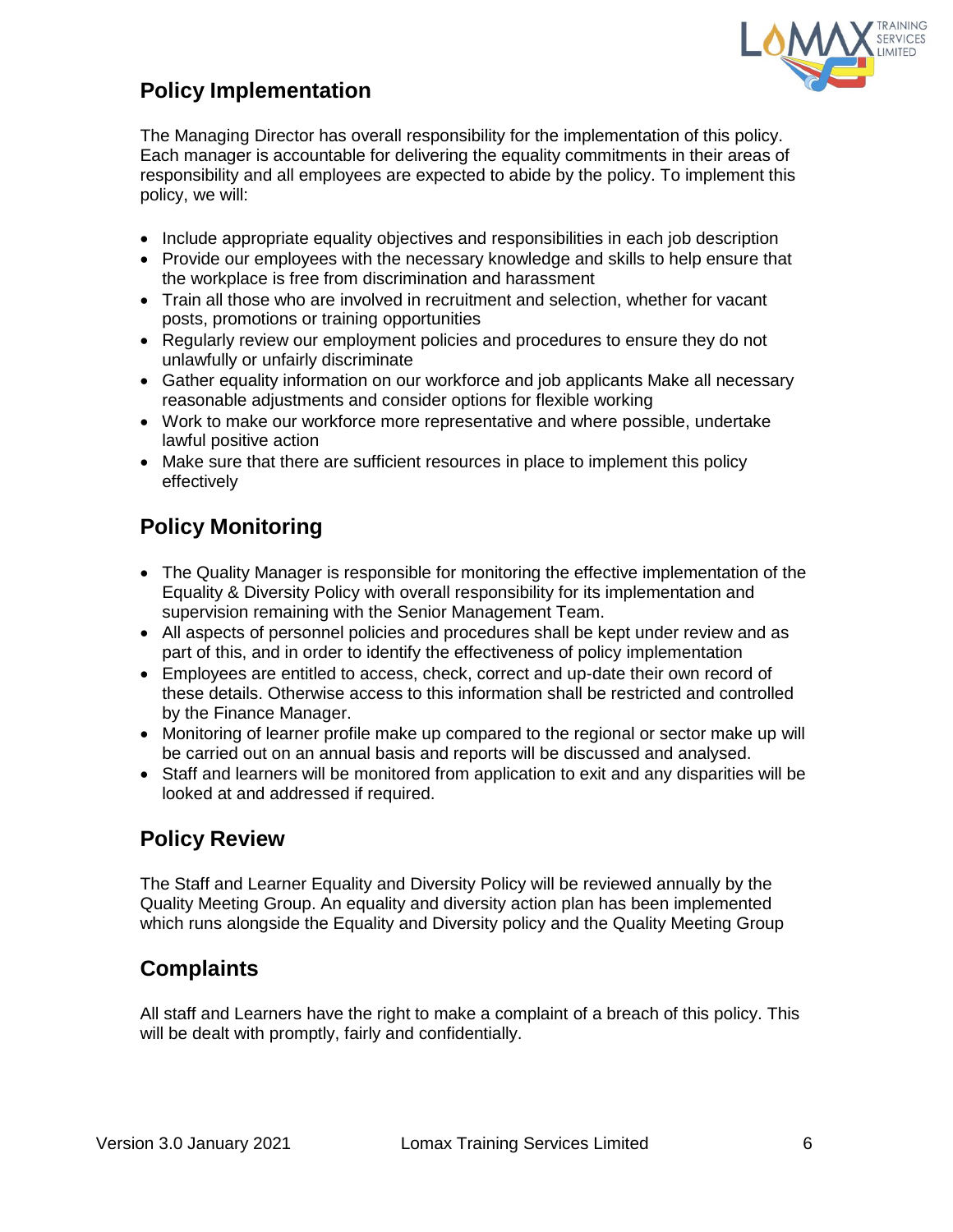## Appendix 1



# **Protected characteristics: definitions**

Throughout the guidance you will see reference to these 'protected characteristics'. This page gives you more information on each of the nine protected characteristics.

# **Age**

Where this is referred to, it refers to a person belonging to a particular age (e.g. 32 year olds) or range of ages (e.g. 18 - 30 year olds).

## **Disability**

A person has a disability if s/he has a physical or mental impairment which has a substantial and long-term adverse effect on that person's ability to carry out normal dayto-day activities.

#### **Gender reassignment**

The process of transitioning from one gender to another.

## **Marriage and civil partnership**

Marriage is defined as a 'union between a man and a woman'. Same-sex couples can have their relationships legally recognised as 'civil partnerships'. Civil partners must be treated the same as married couples on a wide range of legal matters.

#### **Pregnancy and maternity**

Pregnancy is the condition of being pregnant or expecting a baby. Maternity refers to the period after the birth, and is linked to maternity leave in the employment context. In the non-work context, protection against maternity discrimination is for 26 weeks after giving birth, and this includes treating a woman unfavourably because she is breastfeeding.

## **Race**

It refers to a group of people defined by their race, colour, and nationality (including citizenship) ethnic or national origins.

## **Religion and belief**

Religion has the meaning usually given to it but belief includes religious and philosophical beliefs including lack of belief (e.g. Atheism). Generally, a belief should affect your life choices or the way you live for it to be included in the definition.

#### **Sex**

A man or a woman.